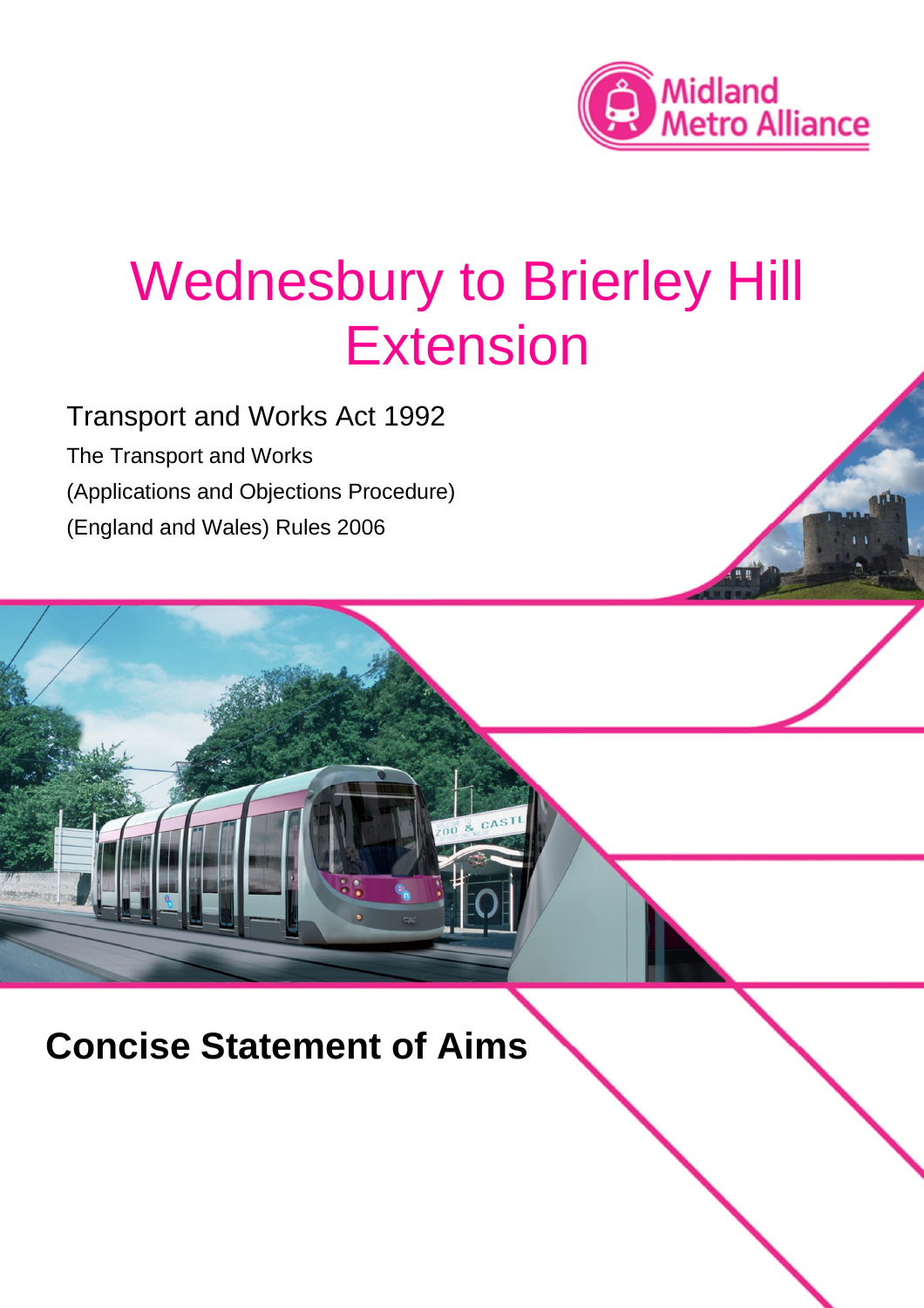#### **Transport and Works Act 1992**

#### **Transport and Works (Applications and Objections Procedure) (England and Wales) Rules 2006** — **Rule 10(2)(c)**

#### **The Midland Metro (Wednesbury to Brierley Hill Land Acquisition) Order**

#### **CONCISE STATEMENT OF THE AIMS OF THE PROPOSALS**

#### **1. Introduction**

The West Midlands Combined Authority ("WMCA") is a statutory body established by the West Midlands Combined Authority Order 2016 (S.I.2016/653) under the Local Democracy, Economic Development and Construction Act 2016. It is the successor body to the West Midlands Passenger Transport Executive.

In 2005, the Secretary of State for Transport made the Midland Metro (Wednesbury to Brierley Hill and Miscellaneous Amendments) Order<sup>1</sup> ("the 2005 Order"). The 2005 Order authorised the construction and maintenance by the West Midlands Passenger Transport Executive of an extension to Line 1 of the Metro system in Sandwell and Dudley ("the Wednesbury to Brierley Hill Extension" ("WBHE")) from the existing Line 1 depot at Wednesbury to Brierley Hill via Dudley Town Centre. It also provided for powers of compulsory acquisition for the purposes of the scheme and included protective provisions for specified bodies.

Discharge of the relevant pre-commencement planning conditions for the WBHE as authorised by the 2005 Order have begun. However, the powers of compulsory acquisition conferred by the 2005 Order expired in March 2010.

The proposed Midland Metro (Wednesbury to Brierley Hill Land Acquisition) Order, the subject of this application, would confer further powers of compulsory acquisition on the WMCA for the works authorised by the 2005 Order. This document is a concise statement of the aims of the WBHE scheme and has been produced as one of the documents required to be submitted with the application for the above-named Order under Rule 10(2)(c) of the Transport and Works (Applications and Objections Procedure) (England and Wales) Rules 2006.

# **2. Need for the WBHE**

The need for the Wednesbury to Brierley Hill Extension was established by the making of the 2005 Order.

<sup>1</sup> (S.I. 2005 No. 927)

<sup>1</sup> The Midland Metro (Wednesbury to Brierley Hill Land Acquisition) Order – Concise Statement of Aims